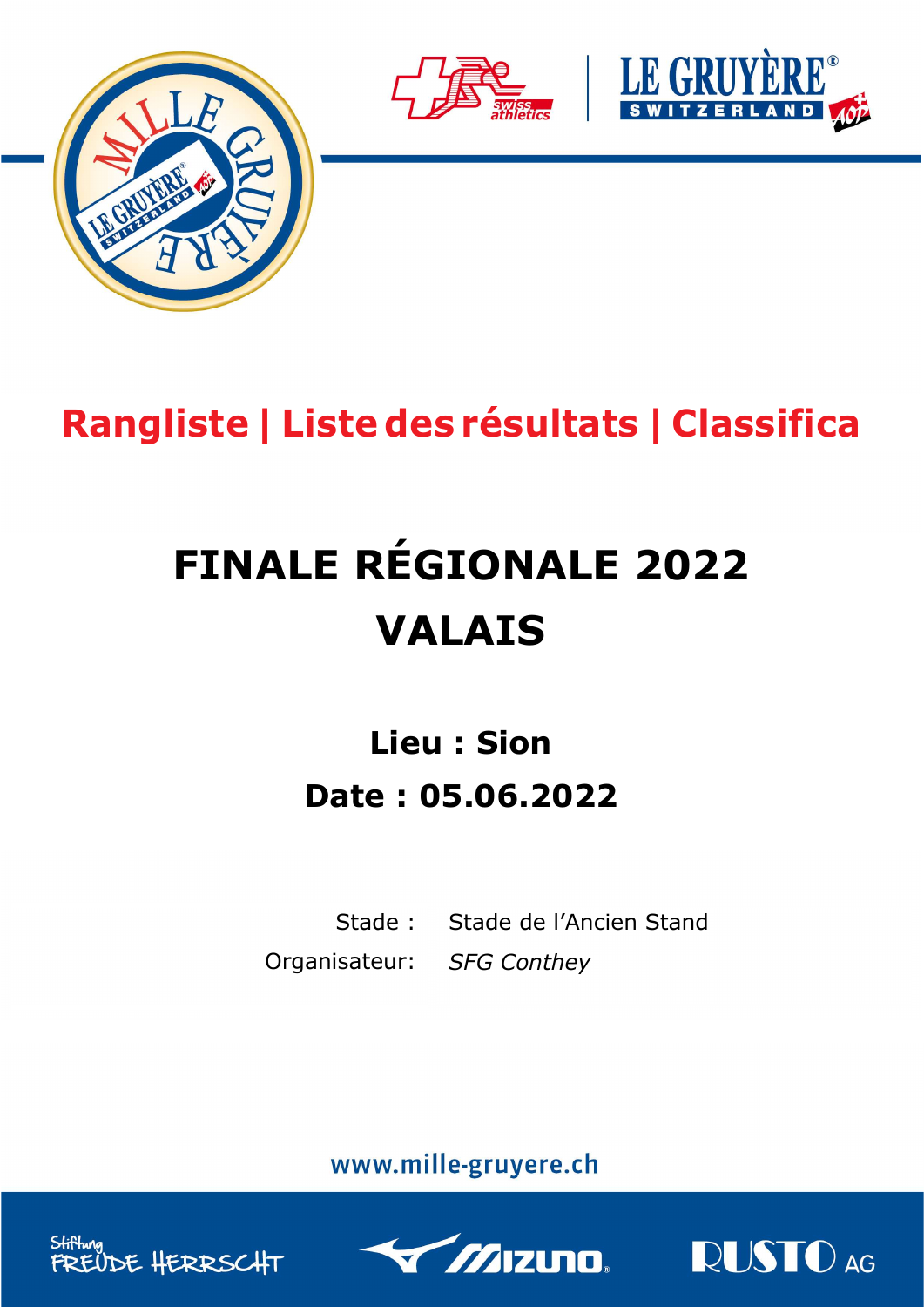#### **1000m 2007, U16 Hommes** 05.06.2022 / 17:10 Séries chronométrées

#### Dataservice by  $\overline{\sf \bf \leq }\overline{\sf \bf \leq L}$  , www.swiss-athletics.ch Imprimé le 06.06.2022 10:30:48 avec Track and Field 3.1.0.5807 licence de SFG Conthey **Page 1 de 7** and the 7 and the 7 and the 7 and the 7 and the 7 and the 7 and the 7 and the 7 and the 7 and the 7 and the 7 and the 7 an

Sion, Stade de l'Ancien Stand, 05.06.2022 **RÉSULTATS**

| Rang Doss Nom | AN.                   |  | Pays Club                              | Performance |     |
|---------------|-----------------------|--|----------------------------------------|-------------|-----|
|               | l 163 Rivier Thibault |  | 2007 SUI kids+athletics                | 2:35.34     | PB. |
|               | 2 183 Ruffener Samuel |  | 2007 SUI LLT Oberwallis                | 2:41.61     | PB. |
|               | 3 143 Ramuz Clément   |  | 2007 SUI CABV Martigny                 | 2:46.71     |     |
|               | 4 71 Silvestri Rafael |  | 2007 SUI CA Sion                       | 2:54.54     | PB. |
|               | <b>Vannay Mathis</b>  |  | 2007 SUI Académie Trail Running Valais | <b>DNS</b>  |     |

#### **1000m 2008, U16 Hommes** 05.06.2022 / 16:52 Séries chronométrées

|    |     | Rang Doss Nom           |      | AN Pays Club                 | Performance |           |
|----|-----|-------------------------|------|------------------------------|-------------|-----------|
|    |     | 302 Popea Théotime      | 2008 | SUI FSG Lutry                | 2:47.48     | <b>PB</b> |
|    |     | 2 154 Gumy Naël         | 2008 | SUI CEP Cortaillod           | 2:47.54     |           |
| 3  | 3   | Guex Nathanaël          | 2008 | <b>SUI</b> Athletica Veveyse | 2:55.64     | <b>PB</b> |
|    |     | 4 104 Chatagny Luca     |      | 2008 SUI CA Vouvry           | 2:59.57     | <b>PB</b> |
|    |     | 5 52 Franzetti Simon    | 2008 | SUI CA Sion                  | 3:02.69     | <b>PB</b> |
| 6. |     | 26 Rey Bastien          | 2008 | SUI CA Sierre DSG            | 3:08.53     | <b>SB</b> |
|    |     | 7 218 Reuse Jules       | 2008 | SUI SG St-Maurice            | 3:13.29     | <b>PB</b> |
| 8  | -23 | <b>Monnet Paul</b>      | 2008 | SUI CA Sierre DSG            | 3:16.81     | <b>PB</b> |
| 9  | 76  | Zanini Matteo           | 2008 | SUI CA Sion                  | 3:26.83     | <b>PB</b> |
|    |     | 10 298 Lehmann Jean-Luc | 2008 | <b>SUI TV Saanen-Gstaad</b>  | 3:28.96     |           |
|    | 31  | Terrier Ryan            | 2008 | SUI CA Sierre DSG            | <b>DNS</b>  |           |

#### **1000m 2007, U16 Femmes** 05.06.2022 / 17:02 Séries chronométrées

|     | Rang Doss Nom                  | AN.  | Pays Club                   | Performance |     |
|-----|--------------------------------|------|-----------------------------|-------------|-----|
|     | 1 221 Studach Sarah            | 2007 | SUI SG St-Maurice           | 3:04.23     | PB  |
|     | 2 271 Rentschler Luana         | 2007 | <b>SUI TV Saanen-Gstaad</b> | 3:07.64     | PB. |
|     | 3 187 Ritler Nele Sophia       | 2007 | SUI LV Visp                 | 3:08.39     |     |
|     | Favre Naella<br>17             | 2007 | SUI CA Sierre DSG           | 3:09.19     | PB. |
| 5.  | 28 Savioz Dorine               | 2007 | SUI CA Sierre DSG           | 3:10.06     | PB. |
| 6.  | Wicki Jeanne-Marie<br>33.      | 2007 | SUI CA Sierre DSG           | 3:16.80     |     |
|     | 7 72 Vogel Alix                | 2007 | SUI CA Sion                 | 3:19.71     | PB. |
| 8.  | <b>Bonvin Clémentine</b><br>-9 | 2007 | SUI CA Sierre DSG           | 3:24.02     | SB. |
|     | 9 185 Summermatter Enya        | 2007 | <b>SUI LLT Oberwallis</b>   | 3:24.08     |     |
| 10  | 217 Mariéthoz Noriah           | 2007 | SUI SG St-Maurice           | 3:26.69     | SB. |
| 11  | 68 Ryser Coline                | 2007 | SUI CA Sion                 | 3:37.81     |     |
| 12. | 49 Fellay Julie                | 2007 | SUI CA Sion                 | 3:48.11     | PB. |

#### **1000m 2008, U16 Femmes** 05.06.2022 / 16:46

| Rang Doss Nom |     |                       | ΑN   | Pays Club                        | Performance |          |           |
|---------------|-----|-----------------------|------|----------------------------------|-------------|----------|-----------|
|               | 75. | <b>Zanella Sveva</b>  | 2008 | SUI CA Sion                      | 3:08.07     | 1.1      | PB.       |
| $\mathbf{2}$  | 8   | <b>Alioth Alicia</b>  | 2008 | <b>SUI</b> Biel/Bienne Athletics | 3:09.03     | 2.1      | SB.       |
| 3.            |     | 166 Disch Roxane      | 2008 | SUI Lausanne-Sports Athlétisme   | 3:13.59     | 3.1      |           |
|               |     | 4 146 Saillen Amélie  | 2008 | <b>SUI CABV Martigny</b>         | 3:14.06     | $4$ ./l  | <b>SB</b> |
|               | 541 | Debons Célia          | 2008 | SUI CA Sion                      | 3:22.70     | 5.1      |           |
| 6.            |     | 141 Pierroz Lily      | 2008 | SUI CABV Martigny                | 3:30.34     | 6.1      | SB.       |
|               | 64  | Métral Marion         | 2008 | SUI CA Sion                      | 3:31.14     | 7.1      | <b>SB</b> |
|               |     | 8 130 Guillou Yuna    | 2008 | SUI CABV Martigny                | 3:32.32     | 8.1      | PB.       |
| 9.            |     | 127 Fanti Laly        | 2008 | SUI CABV Martigny                | 3:37.90     | 9.1      |           |
| 10            |     | 16 Favre Léana        | 2008 | SUI CA Sierre DSG                | 3:42.23     | 10.1     |           |
| 11            |     | 205 Allet Mathilde    | 2008 | SUI SG St-Maurice                | 3:45.07     | 11.1     | SB.       |
| 12            | -81 | <b>Bachmann Julie</b> | 2008 | SUI CA Vétroz                    | 3:51.05     | 12.1     |           |
| 13.           | 87  | Fournier Laura        | 2008 | SUI CA Vétroz                    | 3:51.92     | 13.1     |           |
|               |     | 14 280 Jordan Lara    | 2008 | SUI LLT Oberwallis               | 3:56.13     | $14.$ /l |           |
| 15.           |     | 157 Hermann Saskia    | 2008 | SUI ES Ayent Anzère              | 4:02.57     | 15.1     | PB.       |
|               |     |                       |      |                                  |             |          |           |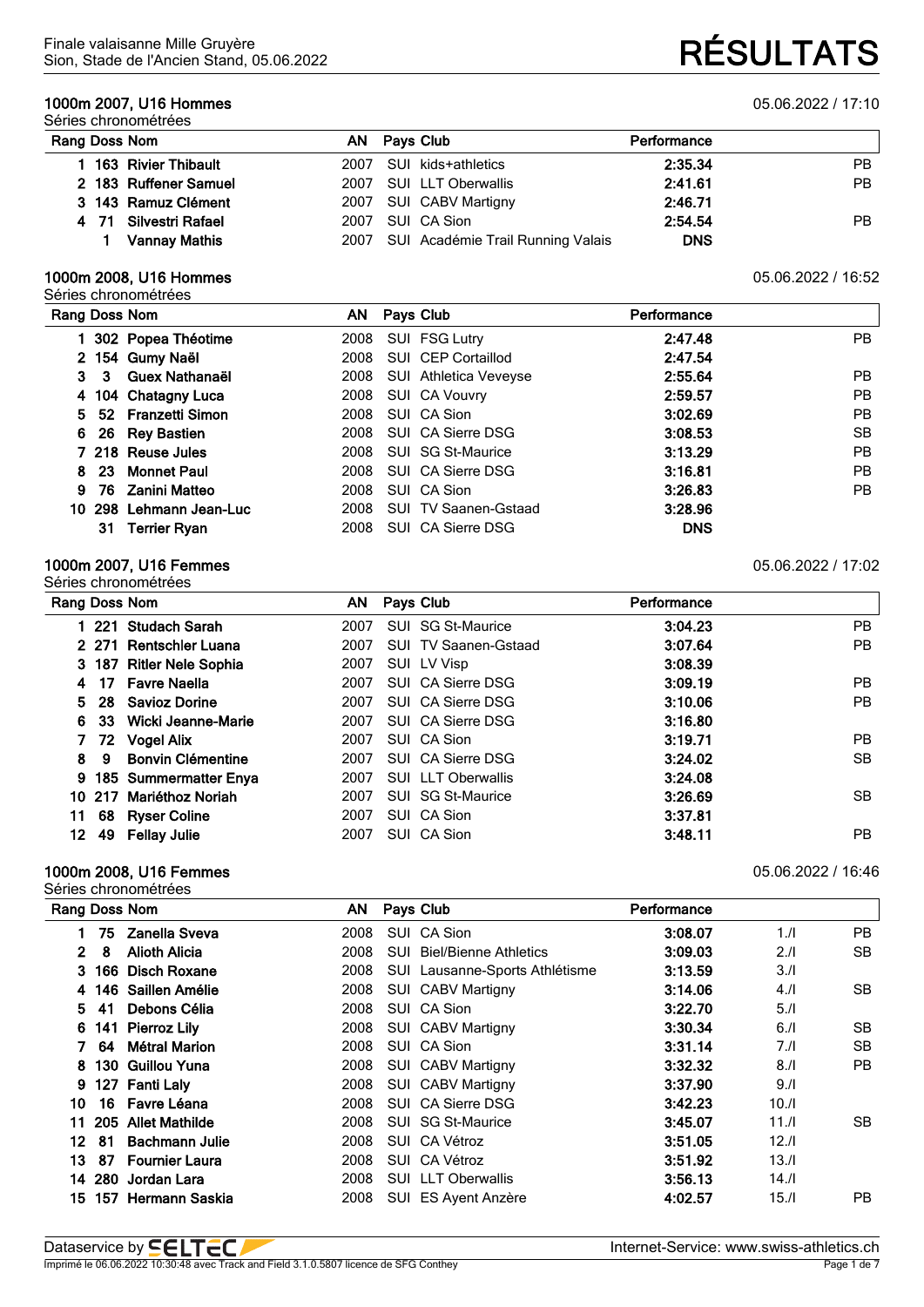#### **1000m 2008, U16 Femmes - Suite** 05.06.2022 / 16:46

Séries chronométrées

#### **Rang** Doss Nor

| Doss Nom            | AN Pays Club            | Performance |  |
|---------------------|-------------------------|-------------|--|
| 182 Riedel Fabienne | 2008 GER LLT Oberwallis | <b>DNS</b>  |  |

## **112 Alves Sucena Melo Jolenne** 2008 SUI CABV Martigny **DIS DNS**  $-1$

#### **1000m 2009, U14 Hommes** 05.06.2022 / 16:38 Séries chronométrées

|    |       | Rang Doss Nom             |      |         | AN Pays Club                   | Performance |     |
|----|-------|---------------------------|------|---------|--------------------------------|-------------|-----|
|    |       | 270 Reichenbach Yanis     | 2009 |         | <b>SUI TV Saanen-Gstaad</b>    | 2:54.64     | PB. |
|    |       | 2 189 Mattenberger Romain | 2009 |         | <b>SUI</b> Running Team Prilly | 2:54.90     |     |
|    |       | 3 184 Sarbach Gianluca    | 2009 |         | <b>SUI LLT Oberwallis</b>      | 3:00.69     | PB. |
| 4  | $-43$ | Dessimoz Evan             | 2009 |         | SUI CA Sion                    | 3:11.54     |     |
|    |       | 5 230 Bellwald Julian     | 2009 |         | SUI STV Gampel                 | 3:18.15     |     |
|    |       | 6 160 Domig Tiago         | 2009 |         | SUI Gerbersport                | 3:24.02     |     |
|    |       | 7 224 Veyrand Nael        | 2009 |         | SUI SG St-Maurice              | 3:32.00     | PB. |
|    |       | 8 282 Barman Simon        | 2009 | SUI SUI |                                | 3:42.21     |     |
|    |       | 9 140 Perraudin Kylian    | 2009 |         | SUI CABV Martigny              | 3:57.10     | PB. |
| 10 |       | 153 Venker Nathan         | 2009 |         | SUI CABV Martigny              | 4:16.22     |     |
|    |       | 32 Vallotton Samuel       | 2009 |         | SUI CA Sierre DSG              | <b>DNS</b>  |     |

#### **1000m 2010, U14 Hommes** 05.06.2022 / 16:10 Séries chronométrées

|    |                | Rang Doss Nom            |      | AN Pays Club |                             | Performance |           |
|----|----------------|--------------------------|------|--------------|-----------------------------|-------------|-----------|
|    | 79             | <b>Akkus Hayden</b>      | 2010 |              | SUI CA Vétroz               | 3:21.06     |           |
|    |                | 2 287 Stettler Luca      | 2010 |              | SUI Fun and Run Thun        | 3:22.30     | PB.       |
|    |                | 3 186 Tenisch Gian       | 2010 |              | SUI LLT Oberwallis          | 3:26.45     | <b>PB</b> |
| 4  | $\overline{2}$ | Guex Jérémie             |      |              | 2010 SUI Athletica Veveyse  | 3:30.67     | <b>PB</b> |
| 5. | <b>20</b>      | <b>Guntern Alexandre</b> | 2010 |              | SUI CA Sierre DSG           | 3:30.91     | SB.       |
| 6. |                | 148 Saillen Timéo        | 2010 |              | SUI CABV Martigny           | 3:40.11     |           |
|    |                | 7 196 Antille Kilian     |      |              | 2010 SUI SFG Conthey        | 3:43.10     | PB.       |
|    |                | 8 240 Ruppen Mattia      |      |              | 2010 SUI STV Gampel         | 3:45.85     |           |
| 9  |                | 19 Florey Alexis         | 2010 |              | SUI CA Sierre DSG           | 3:49.19     |           |
| 10 |                | 214 Fellay Maxence       |      |              | 2010 SUI SG St-Maurice      | 3:51.99     | SB.       |
| 11 |                | 234 Eyholzer Benjamin    | 2010 |              | SUI STV Gampel              | 3:56.45     |           |
|    |                | 12 220 Schneider Alexis  | 2010 |              | SUI SG St-Maurice           | 3:59.07     |           |
|    | 4              | Bari Mehdi               | 2010 |              | SUI Athlétisme Viseu-Genève | <b>DNF</b>  |           |
|    | 69             | Ryser Hugo               | 2010 |              | SUI CA Sion                 | <b>DNS</b>  |           |

#### **1000m 2009, U14 Femmes** 05.06.2022 / 16:30 Séries chronométrées

|     |        | Rang Doss Nom         | AN.  |            | Pays Club                   | Performance |       |           |
|-----|--------|-----------------------|------|------------|-----------------------------|-------------|-------|-----------|
|     |        | 1 274 Steffen Leonie  | 2009 |            | <b>SUI TV Saanen-Gstaad</b> | 3:06.31     | 1.1   |           |
|     |        | 2 301 Wolf Anouk      | 2009 |            | SUI SUI                     | 3:23.34     | 2.1   |           |
| З.  |        | 266 Annen Noelia      | 2009 |            | <b>SUI TV Saanen-Gstaad</b> | 3:27.31     | 3.1   | PB.       |
| 4   | 65     | Nanchen Anaïs         | 2009 |            | SUI CA Sion                 | 3:27.38     | 4.1   | <b>PB</b> |
|     | 5 207  | <b>Badoux Keren</b>   | 2009 |            | SUI SG St-Maurice           | 3:31.49     | 5.1   |           |
|     |        | 6 114 Bourgeois Alice | 2009 |            | SUI CABV Martigny           | 3:33.01     | 6.1   | PB.       |
|     | 45     | <b>Dischl Margaux</b> | 2009 |            | SUI CA Sion                 | 3:36.34     | 7.1   | <b>PB</b> |
| 8   | 142    | <b>Ramuz Claire</b>   | 2009 |            | <b>SUI CABV Martigny</b>    | 3:37.03     | 8.1   | PB        |
| 9   | 15     | <b>Emery Eryne</b>    | 2009 |            | SUI CA Sierre DSG           | 3:41.06     | 9.1   | <b>SB</b> |
| 10  | 95     | Luyet Chloé           | 2009 |            | SUI CA Vétroz               | 3:43.38     | 10.11 |           |
| 11  |        | 119 Cajeux Estelle    | 2009 |            | <b>SUI CABV Martigny</b>    | 3:44.07     | 11.1  | PB.       |
|     | 12 261 | Imwinkelried Ladina   | 2009 |            | <b>SUI TV Naters</b>        | 3:47.11     | 12.1  | <b>SB</b> |
| 13. |        | 156 Kurmann Selina    | 2009 |            | SUI CEP Cortaillod          | 3:48.15     | 13.1  |           |
| 14  |        | 116 Bourgeois Laly    | 2009 | SUI        | CABV Martigny               | 3:51.17     | 14.1  | SB.       |
| 15  | 55     | <b>Humbert Lisa</b>   | 2009 | <b>SUI</b> | CA Sion                     | 3:56.23     | 15.1  | <b>PB</b> |
| 16  |        | 126 Dini Ella-Lizie   | 2009 |            | <b>SUI CABV Martigny</b>    | 3:56.23     | 16./I | PB        |

Sion, Stade de l'Ancien Stand, 05.06.2022 **RÉSULTATS**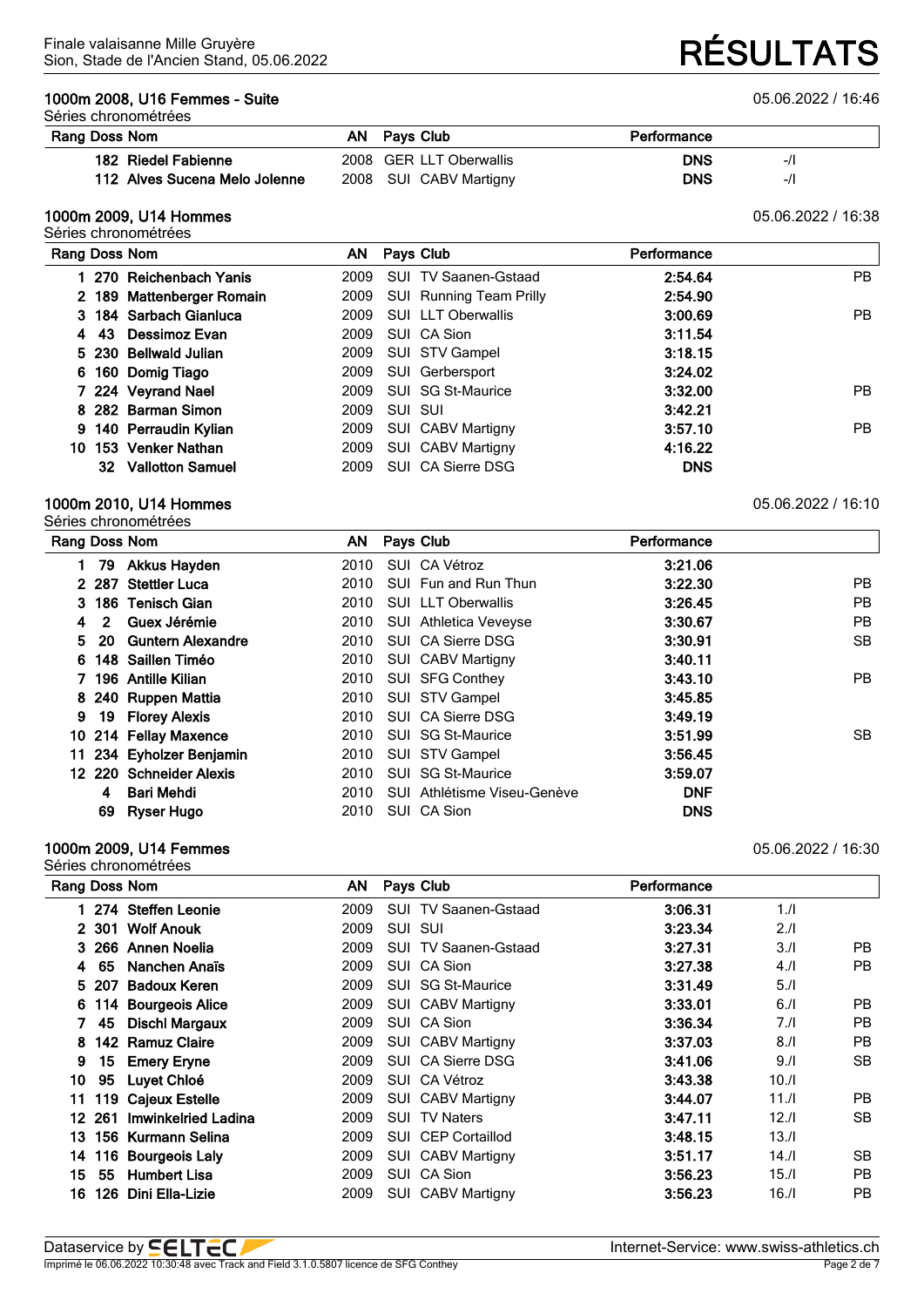### **1000m 2009, U14 Femmes - Suite** 05.06.2022 / 16:30

#### Séries chronométrées

|     | Rang Doss Nom |                           | AN.  |  | Pays Club                |            | Performance |     |  |
|-----|---------------|---------------------------|------|--|--------------------------|------------|-------------|-----|--|
| 17  | 90            | <b>Gessler Erine</b>      | 2009 |  | SUI CA Vétroz            | 3:56.29    | 17.1        |     |  |
| 18. |               | 121 Copt Zélie            | 2009 |  | <b>SUI CABV Martigny</b> | 3:56.71    | 18.1        | SВ  |  |
|     |               | 19 292 Siby Mina          | 2009 |  | SUI CABV Martigny        | 3:58.19    | 19.1        | SВ  |  |
|     |               | 20 128 Filippin Emma      | 2009 |  | SUI CABV Martigny        | 3:58.98    | 20.1        | SВ  |  |
|     |               | 21 117 Bourgeois Lola     | 2009 |  | SUI CABV Martigny        | 4:05.40    | 21.1        | SB. |  |
|     |               | 22 256 Zilinskaite Amélia | 2009 |  | SUI TRT Monthey          | 4:10.48    | 22.1        |     |  |
|     |               | 23 236 Keulers Kyra       | 2009 |  | SUI STV Gampel           | 4:11.74    | 23.1        | PB  |  |
| 24  | 97            | Mönckeberg Stella         | 2009 |  | SUI CA Vétroz            | 4:19.55    | 24.1        |     |  |
| 25  |               | 12 Cappelli Emeline       | 2009 |  | SUI CA Sierre DSG        | 4:26.51    | 25.1        | SВ  |  |
|     | 61            | Lipawsky Cloé             | 2009 |  | SUI CA Sion              | <b>DNS</b> | $-$ /l      |     |  |

#### **1000m 2010, U14 Femmes** 05.06.2022 / 16:02 Séries chronométrées

|                |     | Rang Doss Nom             | AN   | Pays Club                   | Performance |        |           |
|----------------|-----|---------------------------|------|-----------------------------|-------------|--------|-----------|
|                |     | 269 Reichenbach Danja     | 2010 | <b>SUI TV Saanen-Gstaad</b> | 3:15.68     | 1.1    | <b>PB</b> |
| $\mathbf{2}^-$ |     | 133 Heldner Mia           | 2010 | SUI CABV Martigny           | 3:19.18     | 2.1    | <b>PB</b> |
| 3              | 138 | Leboeuf Léa               | 2010 | SUI CABV Martigny           | 3:20.17     | 3.1    | <b>PB</b> |
| 4              | 51  | <b>Franzetti Clarisse</b> | 2010 | SUI CA Sion                 | 3:22.81     | 4.     | <b>PB</b> |
| 5              |     | 165 Howarth Mae           | 2010 | SUI LAS Old Boys Basel      | 3:28.47     | 5.1    |           |
| 6              | 88  | <b>Gaillard Alicia</b>    | 2010 | SUI CA Vétroz               | 3:32.52     | 6.1    |           |
|                | 297 | Lehmann Eleanora          | 2010 | SUI TV Saanen-Gstaad        | 3:35.37     | 7./I   |           |
| 8              |     | 278 Chevailler Lola       | 2010 | SUI CA Sion                 | 3:42.43     | 8.1    |           |
| 9              | 178 | Jordan Matilda            | 2010 | <b>SUI LLT Oberwallis</b>   | 3:50.07     | 9.1    | SB.       |
| 10             |     | 198 Rapillard Julie       | 2010 | SUI SFG Conthey             | 3:51.33     | 10.11  | <b>PB</b> |
| 11             |     | 299 Briguet Laora         | 2010 | SUI ES Ayent Anzère         | 3:52.33     | 11.1   |           |
| 12             |     | 100 Verleye Alice         | 2010 | SUI CA Vétroz               | 3:58.21     | 12.11  | SB.       |
| 13             | 98  | <b>Reynard Joanne</b>     | 2010 | SUI CA Vétroz               | 4:04.34     | 13.1   |           |
| 14             |     | 122 Corthay Pauline       | 2010 | SUI CABV Martigny           | 4:05.11     | 14.1   | PB.       |
| 15             |     | 129 Gargantini Margaux    | 2010 | SUI CABV Martigny           | 4:06.19     | 15.1   | SB.       |
| 16             |     | 120 Clerc Solène          | 2010 | SUI CABV Martigny           | 4:06.37     | 16.1   |           |
| 17             | 94  | <b>Lathion Chloé</b>      | 2010 | SUI CA Vétroz               | 4:08.46     | 17.1   | <b>PB</b> |
| 18             | 131 | <b>Hajdu Vivien</b>       | 2010 | <b>HUN CABV Martigny</b>    | 4:09.73     | 18.1   |           |
| 19             | 78  | <b>Abbet Pauline</b>      | 2010 | SUI CA Vétroz               | 4:11.73     | 19.1   |           |
| 20             |     | 262 Summermatter Jana     | 2010 | <b>SUI TV Naters</b>        | 4:12.67     | 20.1   | <b>PB</b> |
| 21             |     | 294 Zen Ruffinen Lena     | 2010 | SUI SFG Conthey             | 4:16.17     | 21.1   | PB.       |
|                | 229 | <b>Barreto Soraia</b>     | 2010 | SUI STV Gampel              | <b>DNS</b>  | $-$ /l |           |

#### **1000m 2011, U12 Hommes** 05.06.2022 / 15:52

| Rang Doss Nom |    |                        | AN   | Pays Club            | Performance |       |           |
|---------------|----|------------------------|------|----------------------|-------------|-------|-----------|
|               |    | 159 Kohler Taino       | 2011 | SUI Fun and Run Thun | 3:06.46     | 1.1   | <b>SB</b> |
| 2             | 44 | Dessimoz Lenny         | 2011 | SUI CA Sion          | 3:09.97     | 2.1   | РB        |
| 3.            | 59 | Julen Malick           | 2011 | SUI CA Sion          | 3:17.55     | 3.1   | <b>SB</b> |
| 4             | 54 | <b>Giroud Simon</b>    | 2011 | SUI CA Sion          | 3:18.84     | 4.11  | РB        |
|               |    | 5 102 Vouillamoz Timéo | 2011 | SUI CA Vétroz        | 3:21.21     | 5.1   | <b>SB</b> |
|               |    | 6 233 Bregy Gian       | 2011 | SUI STV Gampel       | 3:26.75     | 6.1   | PB        |
|               | 40 | Debons Arnaud          | 2011 | SUI CA Sion          | 3:27.87     | 7./I  | РB        |
|               |    | 8 231 Bellwald Samuel  | 2011 | SUI STV Gampel       | 3:34.53     | 8.1   | <b>PB</b> |
| 9.            |    | 223 Veyrand Diego      | 2011 | SUI SG St-Maurice    | 3:36.39     | 9.1   |           |
| 10            | 10 | <b>Bonvin Noam</b>     | 2011 | SUI CA Sierre DSG    | 3:39.00     | 10.11 | <b>PB</b> |
| 11            | 92 | Gsponer Noé            | 2011 | SUI CA Vétroz        | 3:43.44     | 11.1  |           |
| 12            | 37 | <b>Bonvin Théo</b>     | 2011 | SUI CA Sion          | 3:45.62     | 12.1  |           |
| 13.           | 86 | Duc Samuel             | 2011 | SUI CA Vétroz        | 3:45.81     | 13.1  |           |
| 14            |    | 18 Favre Nolan         | 2011 | SUI CA Sierre DSG    | 3:52.73     | 14.1  | SB.       |
| 15.           |    | 110 Pignat Mattia      | 2011 | SUI CA Vouvry        | 4:02.16     | 15.1  |           |

| Dataservice by <b>SELT</b>                                                            | Internet-Service: www.swiss-athletics.ch |
|---------------------------------------------------------------------------------------|------------------------------------------|
| Imprimé le 06.06.2022 10:30:48 avec Track and Field 3.1.0.5807 licence de SFG Conthey | Page 3 de 7                              |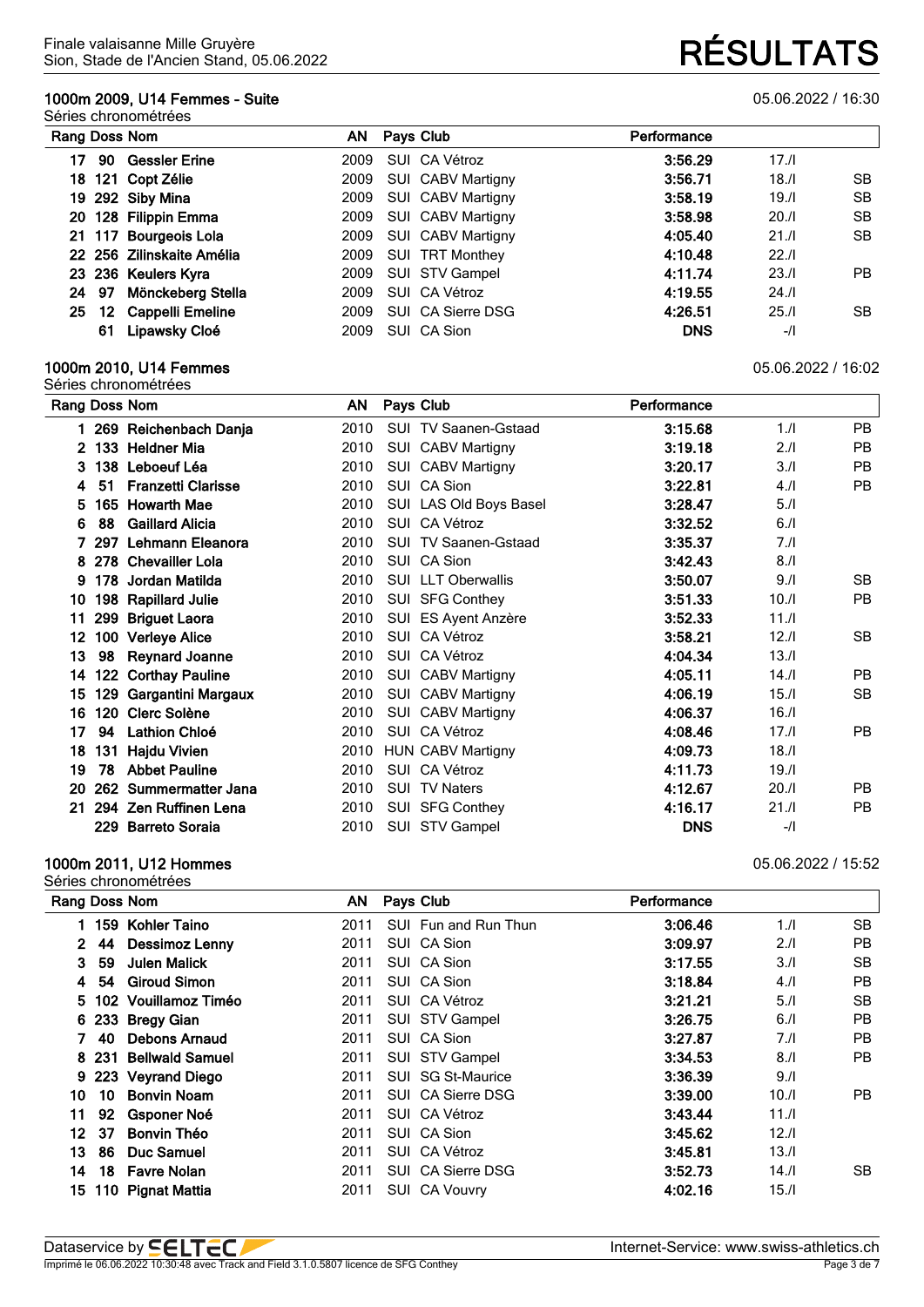### **1000m 2011, U12 Hommes - Suite** 05.06.2022 / 15:52

#### Séries chronométrées

| Rang Doss Nom |                          |      | AN Pays Club                 | Performance |        |           |
|---------------|--------------------------|------|------------------------------|-------------|--------|-----------|
|               | 16 208 Burnier Alexandre |      | 2011 SUI SG St-Maurice       | 4:13.24     | 16.1   |           |
|               | 17 210 Duay Valentin     |      | 2011 SUI SG St-Maurice       | 4:13.77     | 17.1   | <b>PB</b> |
|               | 195 Roud Thomas          |      | 2011 SUI SFG Collombey-Muraz | <b>DNS</b>  | $-1$   |           |
|               | 62 Lipawsky Simon        |      | 2011 SUI CA Sion             | <b>DNS</b>  | $-$ /l |           |
|               | 179 Kaspar Joshua        |      | 2011 SUI LLT Oberwallis      | <b>DNS</b>  | $-$ /l |           |
|               | 89 Gasser Yan            | 2011 | SUI CA Vétroz                | <b>DNS</b>  | $-$ /l |           |

#### **1000m 2012, U12 Hommes** 05.06.2022 / 15:38

|    |    | Séries chronométrées     |      |         |                             |             |       |           |
|----|----|--------------------------|------|---------|-----------------------------|-------------|-------|-----------|
|    |    | Rang Doss Nom            | AN   |         | Pays Club                   | Performance |       |           |
|    |    | 1 174 Baumgartner Lino   | 2012 |         | SUI LLT Oberwallis          | 3:14.10     | 1/l   | PB.       |
|    |    | 2 175 Baumgartner Yoan   | 2012 |         | <b>SUI LLT Oberwallis</b>   | 3:14.66     | 2.1   | <b>PB</b> |
| 3. |    | 275 Steffen Luca         | 2012 |         | <b>SUI TV Saanen-Gstaad</b> | 3:16.84     | 3.1   | <b>PB</b> |
| 4  |    | 188 Volken Niklas        | 2012 |         | <b>SUI Naters</b>           | 3:24.81     | 4.1   |           |
| 5. |    | 204 Vuissoz Maxime       | 2012 |         | SUI SFG Conthey             | 3:29.41     | 5.1   | <b>PB</b> |
| 6  |    | 137 Leboeuf Emil         | 2012 |         | SUI CABV Martigny           | 3:30.72     | 6.1   | <b>PB</b> |
| 7  |    | 190 Christen Keanu       | 2012 |         | SUI SC Bassersdorf          | 3:32.94     | 7.1   | <b>PB</b> |
| 8  | 73 | Von Roten Félix          | 2012 |         | SUI CA Sion                 | 3:38.41     | 8.1   | PB        |
| 9  |    | 272 Steffen Cyrill       | 2012 |         | <b>SUI TV Saanen-Gstaad</b> | 3:39.47     | 9.1   |           |
| 10 |    | 243 Apestegui Christian  | 2012 |         | SUI Suisse                  | 3:42.81     | 10.11 |           |
| 11 |    | 123 Crittin Dany         | 2012 |         | SUI CABV Martigny           | 3:43.02     | 11.1  |           |
| 12 | 13 | Clavien Jordan           | 2012 |         | SUI CA Sierre DSG           | 3:48.18     | 12.11 |           |
| 13 |    | 101 Vouillamoz Alexandre | 2012 |         | SUI CA Vétroz               | 3:49.46     | 13.1  |           |
| 14 | 35 | <b>Beney Thomas</b>      | 2012 |         | SUI CA Sion                 | 3:49.97     | 14.1  |           |
| 15 | 56 | <b>Humbert Valentin</b>  | 2012 |         | SUI CA Sion                 | 3:53.90     | 15.1  | <b>PB</b> |
| 16 |    | 132 Heldner Louis        | 2012 |         | SUI CABV Martigny           | 3:57.21     | 16.1  |           |
| 17 |    | 145 Rouvinez Baptiste    | 2012 |         | SUI CABV Martigny           | 3:58.91     | 17.1  |           |
| 18 | 27 | Salamin Léo              | 2012 |         | SUI CA Sierre DSG           | 4:00.06     | 18.1  |           |
| 19 |    | 197 Antille Loris        | 2012 |         | SUI SFG Conthey             | 4:02.05     | 19.1  |           |
| 20 |    | 239 Owona Assah Nolan    | 2012 |         | SUI STV Gampel              | 4:06.35     | 20.11 |           |
| 21 |    | 245 Vouilloz Jean        | 2012 |         | SUI Suisse                  | 4:12.25     | 21.1  |           |
| 22 |    | 244 Geislinger Franz     | 2012 |         | SUI Suisse                  | 4:14.85     | 22.1  |           |
|    |    | 23 300 Maillefer Emile   | 2012 | SUI SUI |                             | 4:29.12     | 23.1  |           |

#### **1000m 2011, U12 Femmes** 05.06.2022 / 15:46

| Rang Doss Nom |            |                          | ΑN   | Pays Club                          | Performance |      |           |
|---------------|------------|--------------------------|------|------------------------------------|-------------|------|-----------|
|               | 169        | Santarella Luana         | 2011 | SUI Lausanne-Sports Athlétisme     | 3:26.80     | 1.1  | PB.       |
|               |            | 2 227 Spicher Océane     | 2011 | SUI STB Leichtathletik             | 3:31.76     | 2.1  |           |
| З.            | 192        | <b>Christen Tianii</b>   | 2011 | <b>SUI SC Bassersdorf</b>          | 3:32.33     | 3.1  | PB.       |
| 4             |            | 155 Kurmann Livia        | 2011 | <b>SUI CEP Cortaillod</b>          | 3:33.14     | 4.1  | <b>PB</b> |
| 5.            | 180        | Modaffari Greta          | 2011 | <b>SUI LLT Oberwallis</b>          | 3:33.22     | 5.1  |           |
|               | 6 242      | <b>Stoffel Lea</b>       | 2011 | SUI STV Gampel                     | 3:33.70     | 6.1  | <b>SB</b> |
|               |            | 7 225 Vuilloud Alyssa    | 2011 | SUI SG St-Maurice                  | 3:33.73     | 7.1  | <b>PB</b> |
| 8             |            | 168 Lehmann Sarah        | 2011 | SUI Lausanne-Sports Athlétisme     | 3:34.41     | 8.1  | <b>PB</b> |
| 9             | 167        | <b>Hares Juliette</b>    | 2011 | SUI Lausanne-Sports Athlétisme     | 3:36.48     | 9.1  | <b>PB</b> |
| 10            |            | 226 Spicher Coralie      | 2011 | <b>SUI STB Leichtathletik</b>      | 3:41.00     | 10.1 |           |
| 11            |            | 260 Eggel Carina         | 2011 | <b>SUI TV Naters</b>               | 3:51.65     | 11.1 | <b>PB</b> |
| 12            | 170        | <b>Andenmatten Celia</b> | 2011 | <b>SUI LLT Oberwallis</b>          | 3:54.87     | 12.1 | <b>PB</b> |
| 13            | 237        | Meile Rahel              | 2011 | SUI STV Gampel                     | 3:55.45     | 13.1 | <b>PB</b> |
| 14            | 257        | Von Siebenthal ramona    | 2011 | <b>SUI TV Saanen-Gstaad</b>        | 3:55.69     | 14.1 |           |
| 15            | 58         | Juillerat Zélie          | 2011 | SUI CA Sion                        | 4:02.00     | 15.1 |           |
| 16            | 209        | <b>Chambovay Margot</b>  | 2011 | <b>SG St-Maurice</b><br><b>SUI</b> | 4:02.28     | 16.1 |           |
| 17            | 6          | <b>Huelin Louisa</b>     | 2011 | <b>GER Athlétisme Viseu-Genève</b> | 4:13.40     | 17.1 |           |
| 18            | <b>200</b> | Reis Lidia               | 2011 | <b>SUI SFG Conthey</b>             | 4:16.05     | 18.1 |           |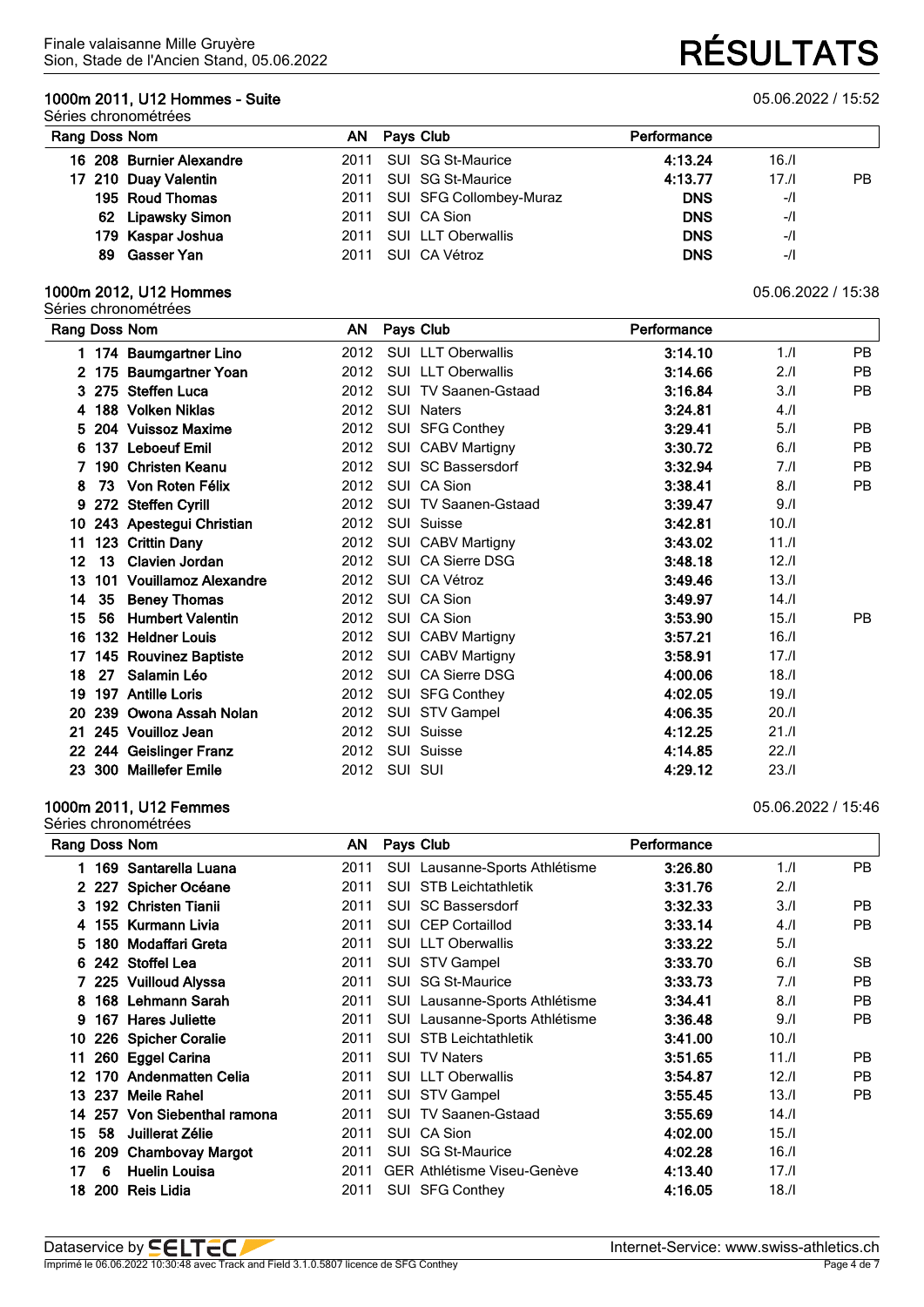### **1000m 2011, U12 Femmes - Suite** 05.06.2022 / 15:46

#### Séries chronométrées

| Rang Doss Nom           | AN                         | Pays Club                | Performance |        |
|-------------------------|----------------------------|--------------------------|-------------|--------|
| 96 Luyet Marie<br>19.   | 2011                       | SUI CA Vétroz            | 4:21.61     | 19.1   |
| 20 285 Djitik Naomie    | 2011                       | SUI CABV Martigny        | 4:25.31     | 20.1   |
| 21 162 Blättler Yuli    | 2011                       | SUI kids+athletics       | 4:25.55     | 21.1   |
| 22 151 Venker Emmeline  | 2011                       | <b>SUI CABV Martigny</b> | 4:28.83     | 22.1   |
| 23 202 Vouillamoz Eline | 2011                       | SUI SFG Conthey          | 4:34.75     | 23.1   |
| 36 Biaggi Victoria      | 2011                       | SUI CA Sion              | <b>DNS</b>  | $-$ /l |
|                         | 30 Schwery Margaux<br>2011 | SUI CA Sierre DSG        | <b>DNS</b>  | $-1$   |

#### **1000m 2012, U12 Femmes** 05.06.2022 / 15:30

Séries chronométrées

|                |       | Rang Doss Nom            | AN   | Pays Club |                             | Performance |       |           |
|----------------|-------|--------------------------|------|-----------|-----------------------------|-------------|-------|-----------|
|                |       | 1 136 Koné Lena          | 2012 |           | SUI CABV Martigny           | 3:28.53     | 1.1   |           |
| $\overline{2}$ | 181   | <b>Pistorius Ashley</b>  | 2012 |           | SUI LLT Oberwallis          | 3:36.63     | 2.1   |           |
| 3              | 291   | <b>Couchepin Tallit</b>  | 2012 |           | SUI Suisse                  | 3:42.02     | 3.1   |           |
|                | 4 267 | <b>Bach Zoe</b>          | 2012 |           | <b>SUI TV Saanen-Gstaad</b> | 3:42.12     | 4.1   |           |
| 5.             | 293   | <b>Stupf Aliyah</b>      | 2012 |           | SUI TV Naters               | 3:42.80     | 5.1   | <b>PB</b> |
| 6              |       | 164 Howarth Eve          | 2012 |           | SUI LAS Old Boys Basel      | 3:46.73     | 6.1   |           |
|                |       | 213 Fellay Camille       | 2012 |           | SUI SG St-Maurice           | 3:50.79     | 7.1   | <b>PB</b> |
| 8              | 24    | Perren Abygaelle         | 2012 |           | SUI CA Sierre DSG           | 3:53.72     | 8.1   | <b>PB</b> |
| 9              |       | 246 Vouilloz Marie       | 2012 |           | SUI Suisse                  | 3:58.74     | 9.1   |           |
| 10             | 91    | <b>Gessler Tifenn</b>    | 2012 |           | SUI CA Vétroz               | 3:59.30     | 10.11 | PB.       |
| 11             | 14    | <b>Cotten Eglantine</b>  | 2012 |           | FRA CA Sierre DSG           | 4:01.53     | 11.1  |           |
| 12             | 25    | Pralong Agnès            | 2012 |           | SUI CA Sierre DSG           | 4:10.49     | 12.1  |           |
| 13             | 47    | <b>Fauchère Margot</b>   | 2012 |           | SUI CA Sion                 | 4:12.43     | 13.1  |           |
| 14             | 48    | <b>Fellay Jeanne</b>     | 2012 |           | SUI CA Sion                 | 4:14.87     | 14.1  |           |
| 15             | 115   | <b>Bourgeois Justine</b> | 2012 |           | SUI CABV Martigny           | 4:22.50     | 15.1  | SB.       |
| 16             | 63    | Marguet Cléandre         | 2012 |           | SUI CA Sion                 | 4:30.17     | 16.1  |           |
| 17             | 284   | <b>Chomel Valentina</b>  | 2012 |           | SUI SFG Conthey             | 4:33.05     | 17.11 |           |
| 18             | 199   | <b>Rapillard Sarah</b>   | 2012 |           | SUI SFG Conthey             | 4:55.71     | 18.1  |           |
| 19             |       | 254 Wisard Audrey        | 2012 |           | SUI TRT Monthey             | 6:07.84     | 19.1  |           |
|                |       | 228 Barreto Sara         | 2012 |           | SUI STV Gampel              | <b>DNS</b>  | $-I$  |           |
|                |       | 206 Ançay Stella         | 2012 | SUI       | <b>SG St-Maurice</b>        | <b>DNS</b>  | $-1$  |           |
|                |       |                          |      |           |                             |             |       |           |

#### **600m 2013, U10 Hommes** 05.06.2022 / 15:10

Séries chronométrées **Rang Doss Nom AN Pays Club Performance 288 Stettler Janik** 2013 SUI Fun and Run Thun **1:59.90 158 Kohler Malik Lars** 2013 SUI Fun and Run Thun **2:02.20 222 Veyrand Adrien** 2013 SUI SG St-Maurice **2:04.82 11 Bonvin Ruben** 2013 SUI CA Sierre DSG **2:04.84 232 Bellwald Tobias** 2013 SUI STV Gampel **2:06.32** PB **279 Jean Félicien** 2013 SUI SUI **2:08.75 42 Décaillet Adrien** 2013 SUI CA Sion **2:12.03** PB **67 Rouvinez Arthur** 2013 SUI CA Sion **2:14.74** PB **39 Carron Léonce** 2013 SUI CA Sion **2:19.76 83 Carruzzo Benjamin** 2013 SUI CA Vétroz **2:22.03 251 Djitk Joachim** 2013 SUI TRT Monthey **2:23.38 57 Juillerat Clément** 2013 SUI CA Sion **2:24.19** PB **134 Joho Maxendre** 2013 SUI CABV Martigny **2:28.37 147 Saillen Eliot** 2013 SUI CABV Martigny **2:29.86 249 Belibi Adryen** 2013 SUI TRT Monthey **2:38.84**

**Felber Julian** 2013 SUI AUDACIA Leichtathletik **DNS**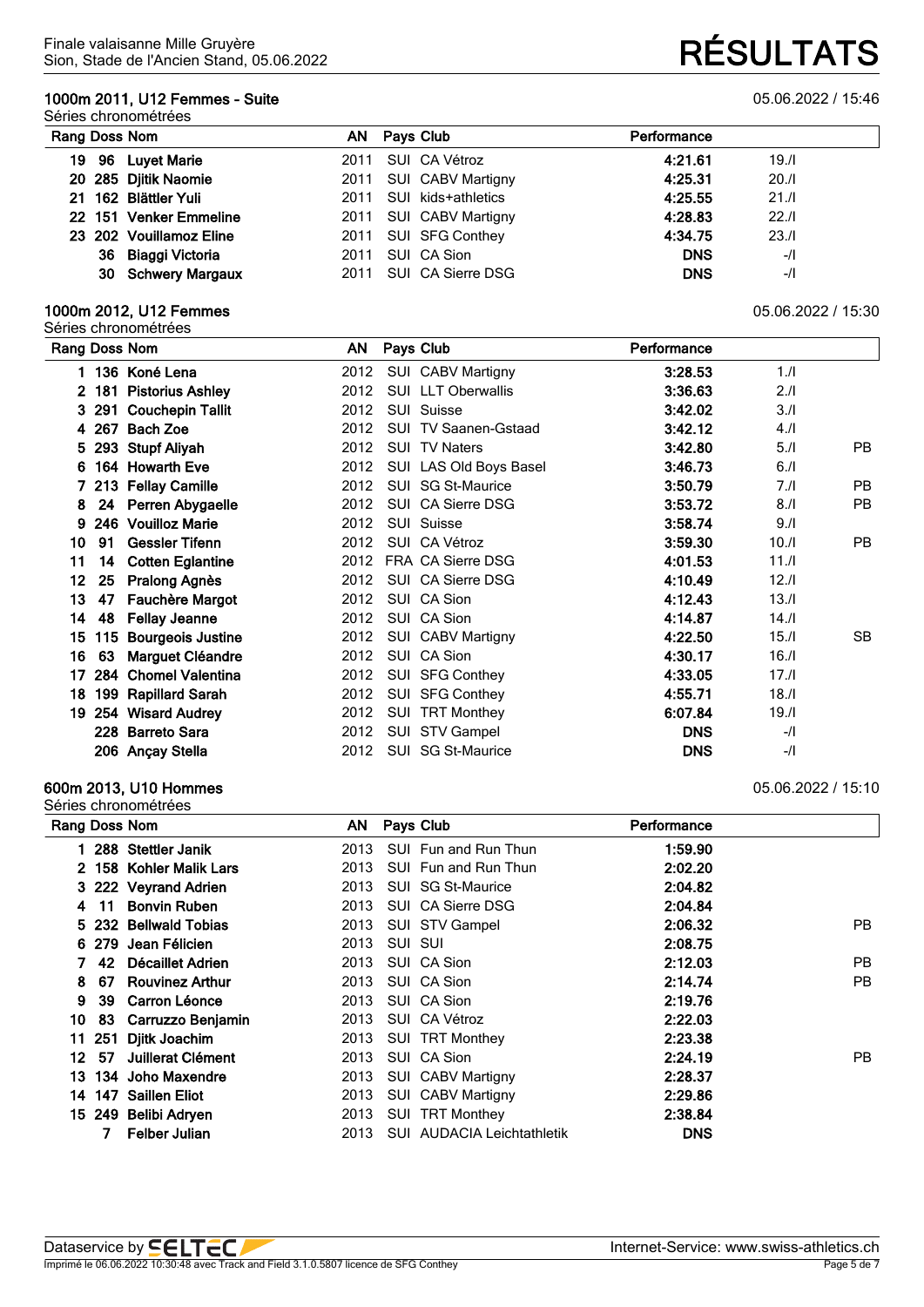#### **600m 2014, U10 Hommes** 05.06.2022 / 14:54 Séries chronométrées

## Sion, Stade de l'Ancien Stand, 05.06.2022 **RÉSULTATS**

| Rang Doss Nom |    |                         | AN   | Pays Club                 | Performance |     |
|---------------|----|-------------------------|------|---------------------------|-------------|-----|
|               |    | 238 Owona Assah Mwinda  | 2014 | SUI STV Gampel            | 2:13.26     |     |
|               |    | 2 263 Zimmermann Linus  | 2014 | <b>SUI TV Naters</b>      | 2:15.09     |     |
|               |    | 3 194 Roud Andréas      | 2014 | SUI SFG Collombey-Muraz   | 2:15.28     |     |
|               |    | 4 109 Naoni Quentin     | 2014 | SUI CA Vouvry             | 2:18.78     |     |
|               |    | 5 74 Zanella Fabian     | 2014 | SUI CA Sion               | 2:23.04     | PB. |
|               |    | 6 281 Jordan Amadeo     | 2014 | <b>SUI LLT Oberwallis</b> | 2:25.67     |     |
|               |    | 7 103 Berner Thomas     | 2014 | <b>SUI CA Vouvry</b>      | 2:27.48     |     |
| 8.            |    | 34 Albelda Melvil       | 2014 | SUI CA Sion               | 2:27.51     | PB. |
|               |    | 9 295 Zen Ruffinen Loic | 2014 | <b>SUI SFG Conthey</b>    | 2:33.35     |     |
| 10.           |    | 144 Rossier Jules       | 2014 | SUI CABV Martigny         | 2:39.37     |     |
| 11            |    | 193 Pfammatter Noé      | 2014 | SUI SFG Collombey-Muraz   | 2:41.49     |     |
|               |    | 12 111 Togni Martin     | 2014 | SUI CA Vouvry             | 2:43.97     |     |
|               |    | 13 152 Venker Kilian    | 2014 | <b>SUI CABV Martigny</b>  | 2:46.96     |     |
|               |    | 14 105 Cornut Louis     | 2014 | SUI CA Vouvry             | 2:51.39     |     |
|               |    | 177 Hauser Tim          | 2014 | <b>SUI LLT Oberwallis</b> | <b>DNS</b>  |     |
|               | 60 | Lagrandeur Colin        | 2014 | SUI CA Sion               | <b>DNS</b>  |     |

#### **600m 2015 et plus jeune, U10 Hommes** 05.06.2022 / 14:38

Séries chronométrées

| Rang Doss Nom |                          | AN Pays Club            | Performance |  |
|---------------|--------------------------|-------------------------|-------------|--|
|               | 1 203 Vuissoz Alex       | 2015 SUI SFG Conthey    | 2:20.04     |  |
|               | 2 290 Heldner Basile     | 2015 SUI CABV Martigny  | 2:25.63     |  |
|               | 3 235 Jäger Thibault     | 2015 SUI STV Gampel     | 2:27.26     |  |
|               | 4 191 Christen Matti     | 2015 SUI SC Bassersdorf | 2:27.33     |  |
|               | 5 106 Gegovic Maximilian | 2015 SUI CA Vouvry      | 2:32.75     |  |
|               | 6 82 Biselx Tom          | 2015 SUI CA Vétroz      | 2:35.21     |  |
|               | 7 21 Locher Aaron        | 2015 SUI CA Sierre DSG  | 2:41.61     |  |
|               | 8 172 Baumgartner Ameo   | 2015 SUI LLT Oberwallis | 2:42.57     |  |
|               | 9 250 Borloz Sam         | 2015 SUI TRT Monthey    | 2:49.27     |  |
|               | 10 296 Rossier Emile     | 2016 SUI SUI            | 2:50.02     |  |
|               | 50 Fournier Axel         | 2015 SUI CA Sion        | <b>DNS</b>  |  |

#### **600m 2013, U10 Femmes** 05.06.2022 / 15:02 Séries chronométrées

|     |     | Rang Doss Nom           | AN   |     | Pays Club                   | Performance |       |     |
|-----|-----|-------------------------|------|-----|-----------------------------|-------------|-------|-----|
|     |     | 1 171 Andrews Myriam    | 2013 |     | <b>SUI LLT Oberwallis</b>   | 2:01.34     | 1.1   |     |
| 2   | 22  | <b>Locher Emma</b>      | 2013 |     | SUI CA Sierre DSG           | 2:02.98     | 2.1   |     |
| 3   | 161 | <b>Blättler Mei</b>     | 2013 | SUI | kids+athletics              | 2:05.90     | 3.1   |     |
|     |     | 264 Zurbriggen Lara     | 2013 |     | <b>SUI TV Naters</b>        | 2:12.47     | 4.1   |     |
| 5   | 53  | <b>Giroud Mathilde</b>  | 2013 |     | SUI CA Sion                 | 2:15.22     | 5.1   | PB. |
| 6   |     | 268 Reichenbach Aylea   | 2013 |     | <b>SUI TV Saanen-Gstaad</b> | 2:15.97     | 6.1   |     |
|     |     | 113 Boisset Callie      | 2013 |     | SUI CABV Martigny           | 2:16.67     | 7.1   | PB. |
| 8.  |     | 201 Vouillamoz Alexane  | 2013 |     | SUI SFG Conthey             | 2:18.76     | 8.1   |     |
| 9   |     | 149 Siby Naomi          | 2013 |     | SUI CABV Martigny           | 2:19.55     | 9.1   | PB. |
| 10  |     | 286 Studer Annina       | 2013 |     | <b>SUI TV Naters</b>        | 2:19.98     | 10.11 |     |
| 11  | 107 | Moreira Kaylis          | 2013 |     | SUI CA Vouvry               | 2:20.15     | 11.1  |     |
| 12  | 85  | <b>Duc Emilie</b>       | 2013 |     | SUI CA Vétroz               | 2:25.26     | 12.1  |     |
| 13. | 118 | <b>Bruchez Clémence</b> | 2013 |     | SUI CABV Martigny           | 2:25.99     | 13.1  |     |
| 14  | 139 | <b>Morisod Mia</b>      | 2013 |     | SUI CABV Martigny           | 2:26.08     | 14.1  | PB. |
| 15  | 77  | <b>Abbet Camille</b>    | 2013 |     | SUI CA Vétroz               | 2:35.99     | 15.1  |     |
| 16  |     | 108 Moreira Shayna      | 2013 |     | SUI CA Vouvry               | 2:38.61     | 16.1  |     |
|     |     | 17 211 Duceau Jade      | 2013 |     | SUI SG St-Maurice           | 3:21.40     | 17.1  |     |